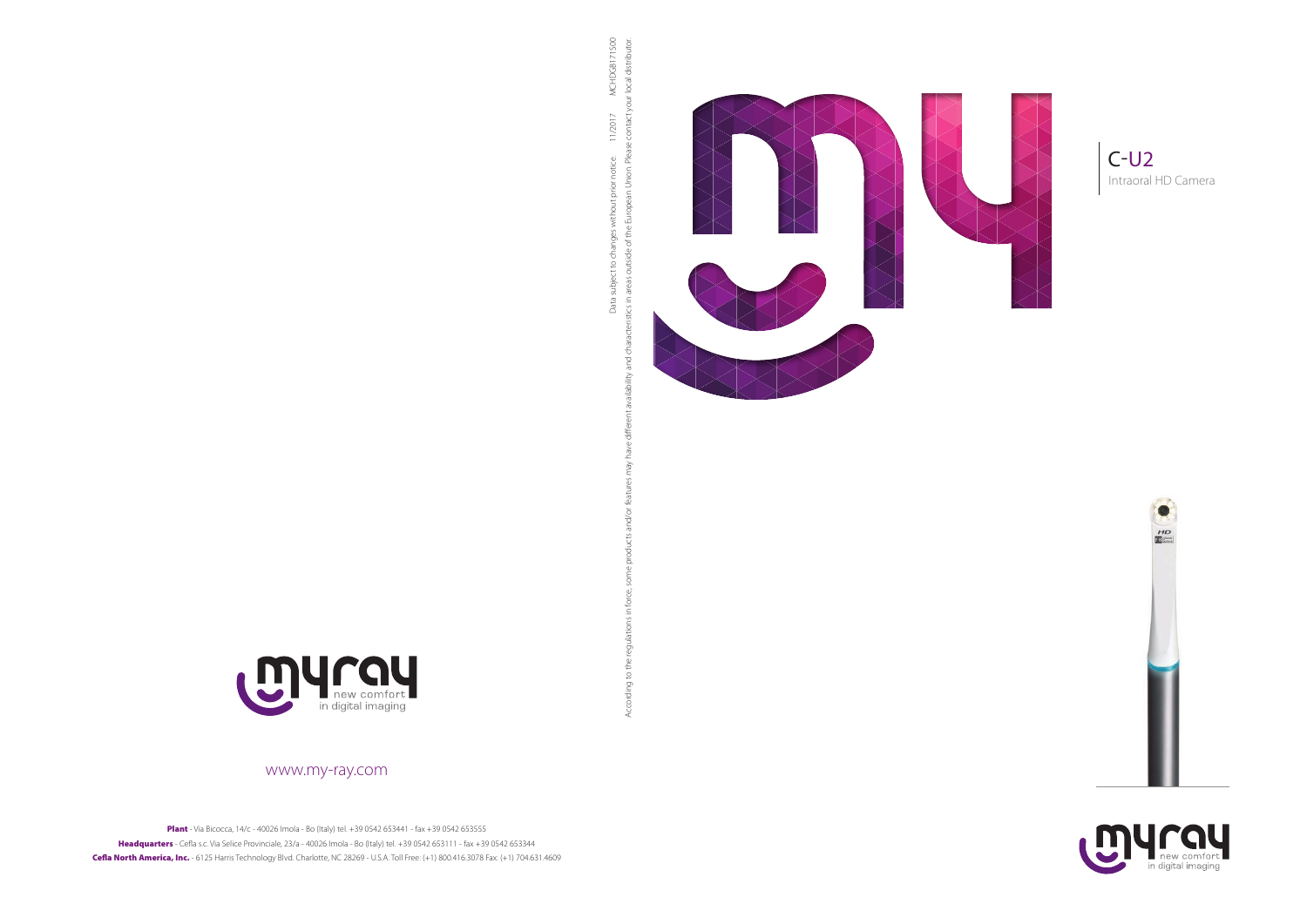## C-U2, just right for me!

Portable, simple, fast: high definition and technological reliability, as part of a miniature revolution. C-U2 becomes your new method of working, communicating, imagining. **Just right for you.**



#### **MULTIFUNCTION BUTTON WITH DYNAMIC ZOOM CONTROL**

#### **FOCUS-FREE**  It does not require

Image zoom, scroll and acquisition free from vibrations. The simplicity of a trackpad in just one button.

**Gindon** 



manual adjustments, thanks to the wide 5 to 70 mm depth of field; images always in focus. Maximum simplicity, perfect images.

# $HD$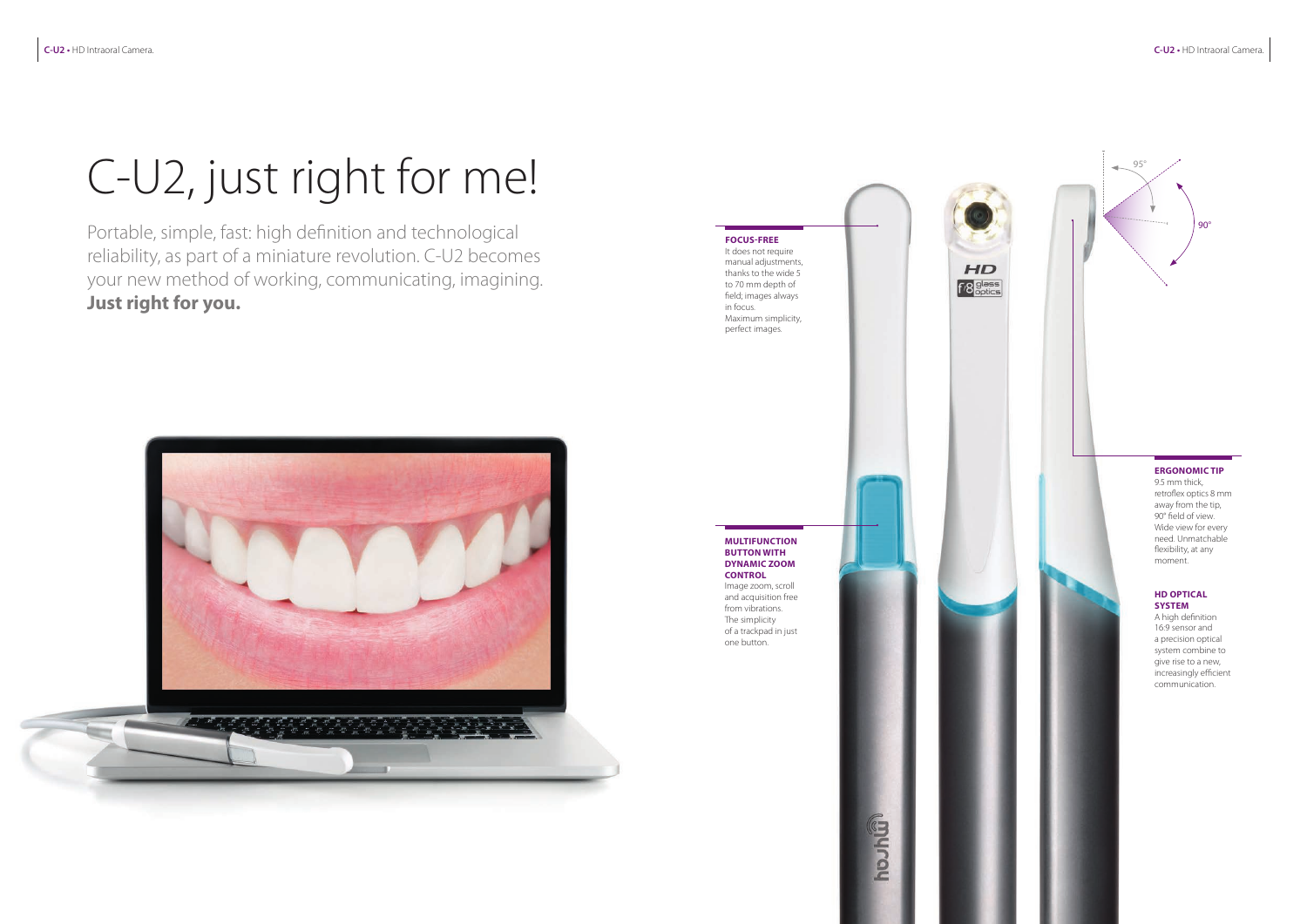# Let's see.

Reality has never been so clear. High definition details and innovative design for maximum comfort. C-U2: the perfection of a complete high definition examination.

**IMAGINE.** Professional optical system and uniform field of view, distortion-free. Thanks to the F/8 lens aperture and the innovative HD sensor, you get homogeneous lights and natural colours. Under all circumstances.

It shows the patient, in real time, images and footages for the sake of direct and effective communication. Precise, sharp and clear, only C-U2 offers you clear and contrasted images under all circumstances. It shows the aesthetic aspect of a smile or a single tooth with maximum high resolution. The best.

**MOVE.** Multifunction button and automatic Focus-Free adjustments: view, browse, enlarge, save. The flexibility of a trackpad in just one button and automatic parameters for maximum comfort, with maximum results. The diffuse 360° back-lighting visualizes the state of the handpiece under any condition of use.

**SHARE.** Communication with the patient has never been so simple: view, share, inform. All in one click. Store and process images on the PC thanks to iRYS, the latest-generation MyRay software platform. View captured images on the iPAD immediately and share your diagnoses with ease.

- $\bullet$  HD sensor (16:9)
- 8 powerful LED's with optical diffuser
- Optical group with 7 high purity glass lenses, F/8
- 50x enlargement 100x with Macro Cap
- **•** Direct Digital USB Technology









### **HD VISION**

The new frontier of high definition. Yours. C-U2 is innovative because it offers very high quality images and is easy to use. Maximized field of view, 7 glass lenses, diffused illumination with 8 LED's and a last generation 16:9 sensor. Excellence at your service, at any moment. And to ensure you don't miss a single detail, application of the Macro Cap, which incorporates another two glass lenses, instantly provides you with 100x magnification.

#### **PLUG & PLAY**

Digital video system incorporated in the handpiece for complete flexibility and perfect freeze-frames. The camera can be moved easily among various workstations. iCapture software features automatic switch on/off, live video feed and a freeze frame function. As simple as imagining.

### **FREE TO IMAGE**

Perfect under all circumstances: thin tip (9.5 mm) with optics boasting a wide field of view (90°), partially retroflexed for the sake of very comfortable intraoral investigations. Nimble and precise, with a distance of only 8 mm between the centre of the optics and the end of the handpiece.

The innovative multifunction button ensures maximum freedom and ease of use.

### **SECURE CONNECT**

A connector reinforced with stainless steel and the flexible USB cable make the hand piece nimble and safe to use under all circumstances.

C-U2 quickly connects to your laptop and is easy to use, thereby always offering you the best results in the shortest time possible. Full examinations, maximum reliability and flexibility, perfect results.